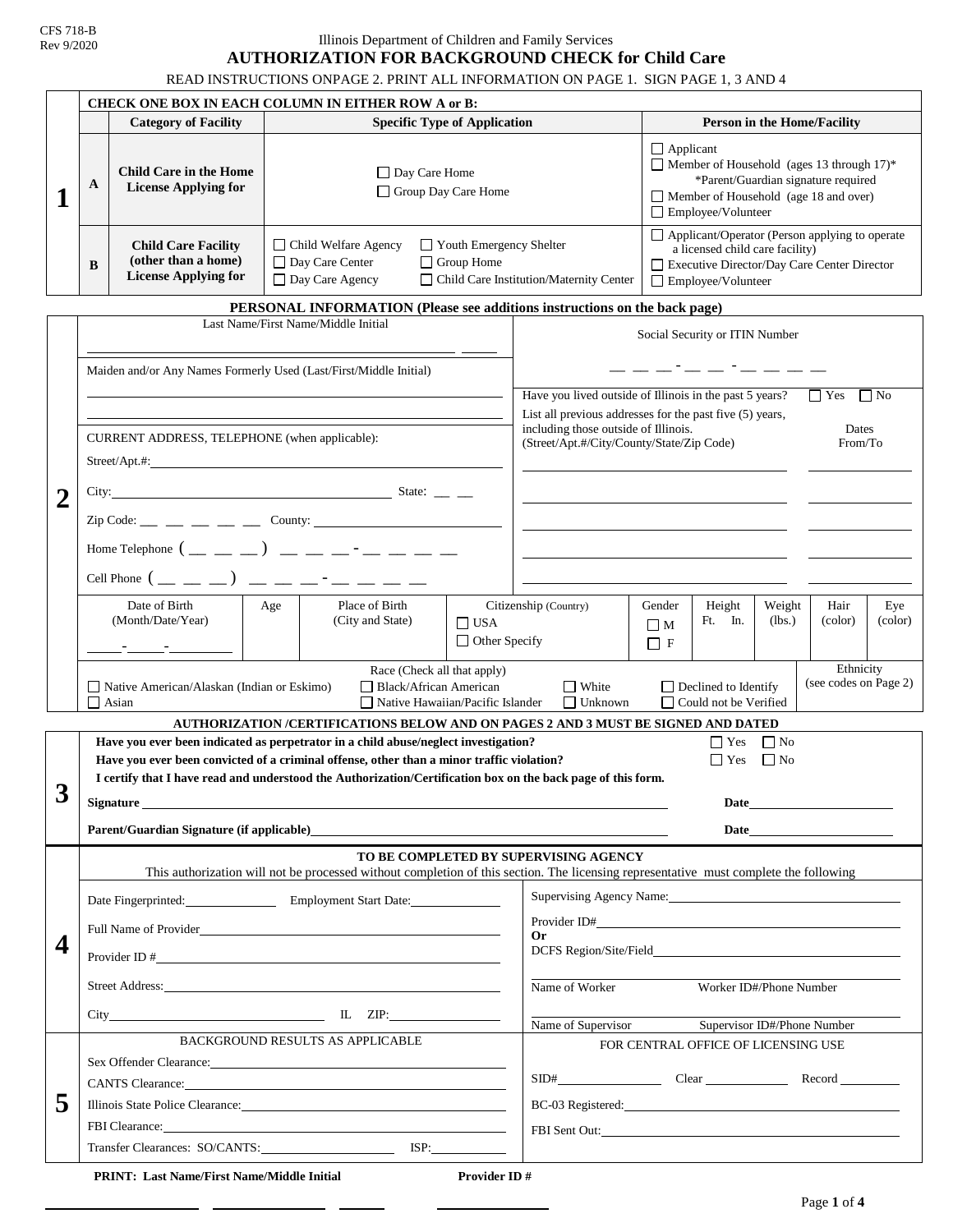WHO SHOULD USE THIS FORM: This form must be completed by every person age 13 or older as part of an application to operate or reside in a child care facility, or be employed by or volunteer at a day care or group day care home. Every person subject to a background check must complete the first three sections identifying the type of facility and what role they will have at the facility and all personal information. All identifying information must be accurate and complete. The Parent or Guardian's signature is required if background check is for a minor.

| <b>ADDITIONAL INSTRUCTIONS FOR SECTIONS 2 AND 3 OF THE FRONT PAGE</b>                                                                                                            |                                                                                                                                  |                                             |  |  |  |  |  |  |
|----------------------------------------------------------------------------------------------------------------------------------------------------------------------------------|----------------------------------------------------------------------------------------------------------------------------------|---------------------------------------------|--|--|--|--|--|--|
| Name:                                                                                                                                                                            | Current and all former names used by the individual must be included. If no other names, write "none."                           |                                             |  |  |  |  |  |  |
| THIS FORM WILL NOT BE PROCESSED WITHOUT A COMPLETE SOCIAL SECURITY, INDIVIDUAL<br>Social Security,<br><b>TAXPAYER IDENTIFICATION (ITIN) NUMBER OR DEPARTMENT ASSIGNED NUMBER</b> |                                                                                                                                  |                                             |  |  |  |  |  |  |
| ITIN or Assigned #.                                                                                                                                                              |                                                                                                                                  |                                             |  |  |  |  |  |  |
| Address:                                                                                                                                                                         | Current and all addresses, including county, where the person has lived in the past five years (Indicate if outside of Illinois) |                                             |  |  |  |  |  |  |
| Race:<br>Enter all race codes that apply.                                                                                                                                        |                                                                                                                                  |                                             |  |  |  |  |  |  |
|                                                                                                                                                                                  | Native American/Alaskan (Indian or Eskimo)<br>NA<br>$=$                                                                          | $WH =$<br>White                             |  |  |  |  |  |  |
|                                                                                                                                                                                  | AS.<br>Asian<br>$\equiv$                                                                                                         | UK<br>Unknown<br>$=$                        |  |  |  |  |  |  |
|                                                                                                                                                                                  | Black/African American<br>BL<br>$=$                                                                                              | DI<br>Declined to Identify<br>$=$           |  |  |  |  |  |  |
|                                                                                                                                                                                  | Native Hawaiian/Pacific Islander<br>PI<br>$=$                                                                                    | Could not be Verified<br><b>CV</b><br>$=$   |  |  |  |  |  |  |
| Ethnicity:                                                                                                                                                                       | Enter the primary Ethnicity                                                                                                      |                                             |  |  |  |  |  |  |
|                                                                                                                                                                                  | Not Hispanic (NONE)<br>NH<br>$\equiv$                                                                                            | Hispanic Central American<br>HA<br>$\equiv$ |  |  |  |  |  |  |
|                                                                                                                                                                                  | Hispanic South American<br>HS<br>$=$                                                                                             | Hispanic Dominican<br>HN<br>$\equiv$        |  |  |  |  |  |  |
|                                                                                                                                                                                  | Hispanic Mexican<br>HM<br>$\equiv$                                                                                               | Hispanic Other<br>HO.<br>$\equiv$           |  |  |  |  |  |  |
|                                                                                                                                                                                  | Hispanic Puerto Rican<br>HP<br>$\equiv$                                                                                          | UK<br>Unknown<br>$\equiv$                   |  |  |  |  |  |  |
|                                                                                                                                                                                  | Hispanic Spanish Descent<br>HD<br>$\equiv$                                                                                       | DI<br>Declined to Identify<br>$=$           |  |  |  |  |  |  |
|                                                                                                                                                                                  | Hispanic Cuban<br>HC.<br>$=$                                                                                                     | Could not be Verified<br>CV<br>$=$          |  |  |  |  |  |  |

| ADDITIONAL INSTRUCTIONS FOR SECTIONS 4 OF THE FRONT PAGE                                                                                    |                                                                                                                                                                  |                                                                  |                                                                                |  |  |  |  |
|---------------------------------------------------------------------------------------------------------------------------------------------|------------------------------------------------------------------------------------------------------------------------------------------------------------------|------------------------------------------------------------------|--------------------------------------------------------------------------------|--|--|--|--|
| <b>Instruction for Left Side -</b>                                                                                                          |                                                                                                                                                                  | <b>Instructions for Right Side -</b>                             |                                                                                |  |  |  |  |
|                                                                                                                                             | Date Fingerprinted: Provide the date the individual is fingerprinted                                                                                             | Supervising Agency:                                              | Print the name and Provider ID# of Agency which<br>will supervise the facility |  |  |  |  |
| Name of Provider:                                                                                                                           | The full name which appears on the license application or the<br>license. (DO NOT USE ACRONYMS)                                                                  | Provider ID#:                                                    | The DCFS Region/Site/Field.<br>Name, ID and phone of the worker                |  |  |  |  |
| Provider ID#:                                                                                                                               | The Provider ID. (The number which appears on the license<br>certificate for the facility. Initial Applications will be assigned #<br>by Background Check Unit.) | DCFS Region/Site/field:<br>Name of the<br>Worker:<br>Name of the |                                                                                |  |  |  |  |
| Street/City/Zip:                                                                                                                            | The site of licensed facility where person is licensed or<br>employed.                                                                                           | Supervisor:                                                      | Name, ID and phone of the supervisor                                           |  |  |  |  |
| The Authorization for Background Check must be submitted to the worker for completion of Section 4 and for forwarding to the DCES pertinent |                                                                                                                                                                  |                                                                  |                                                                                |  |  |  |  |

Ind Check must be submitted to the worker for completion of Section 4 and for forwarding to the Background Check Unit. The worker must check the form for completeness and accuracy, confirm that the person (if age 18 or older) has been fingerprinted, and verify the correct spelling of names alongside a form of identification, such as a driver's license or photo ID.

## **ADDITIONAL INSTRUCTIONS**

**NOTICE of CONDITIONS for EMPLOYMENT AT A CHILD CARE FACILITY BELOW, and ISP/FBI PRIVACY ACT STATEMENT and the AUTHORIZATION/CERTIFICATION on page 3 of this form must be signed and dated individuals having a Background Check completed. Individuals being background checked/fingerprinted have a right to receive a copy of this form.**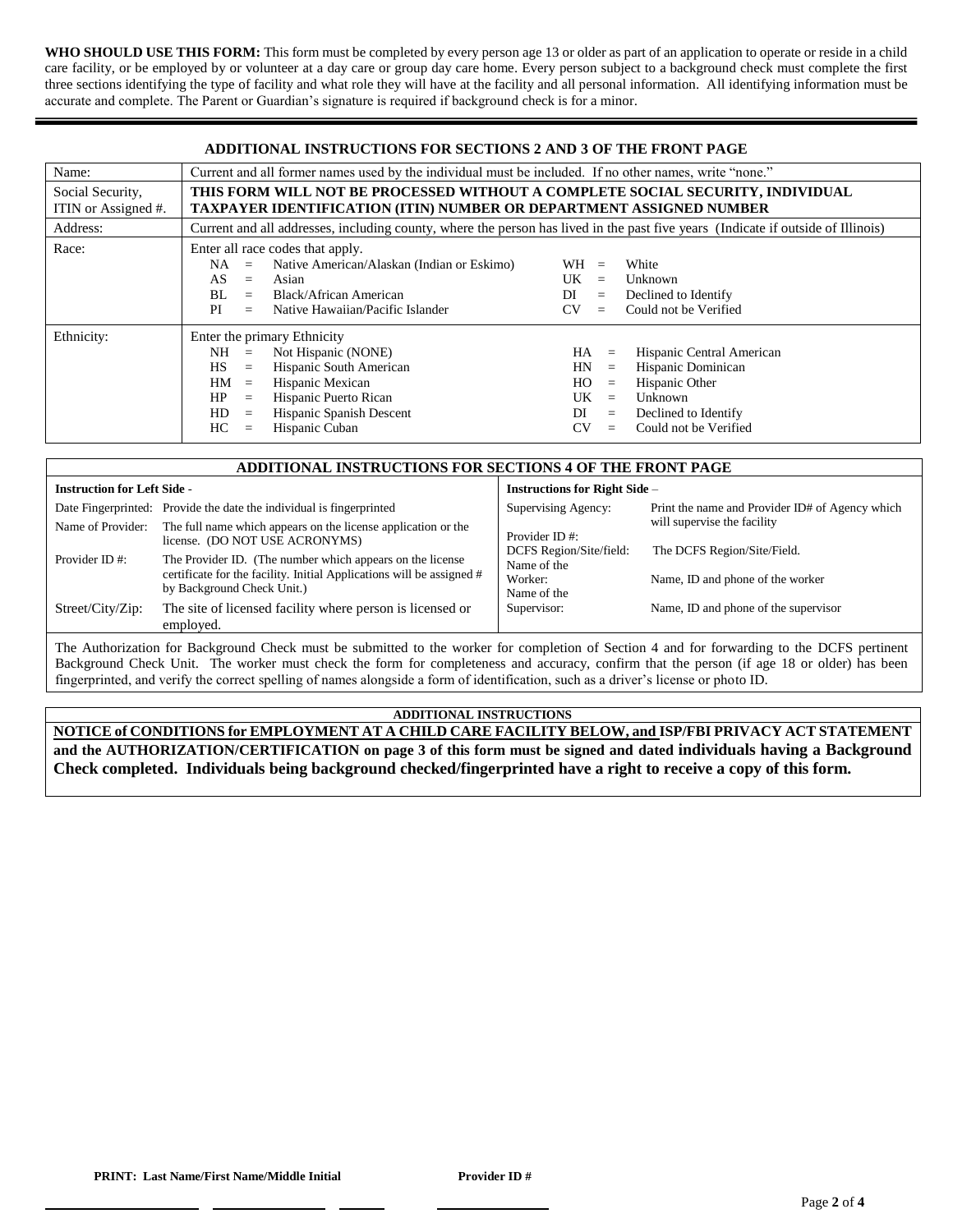#### **NOTICE of CONDITIONS for EMPLOYMENT AT A CHILD CARE FACILITY**

#### **A conditional employee includes:**

- Employees
- Volunteers
- Non-Licensed Service Provider

A conditional employee shall not be alone with any youth-in-care or other child being served through the licensed child care facility program, until **all** background clearances have been received. This includes receipt of all fingerprint clearances and any history as a perpetrator of child abuse/neglect. A conditional employee shall have another facility employee with them who has full background clearances when any child is present. A conditional employee shall not be alone with any youth-in-care or other child served by the licensed facility, until notified by the employer that all background clearances have been received.

#### **Certification:**

I have read, understand and shall follow stipulations set forth as a conditional employee:

П

\*\*\* Licensed Day Care Facilities Only: Assistants are not allowed to be alone with children served by the licensed facility, even when they have full background clearances, unless specified by Rule.

No conditional certification required for transfers within the same organization. Attach CFS 718-4-Request for Transfer of Background Clearances